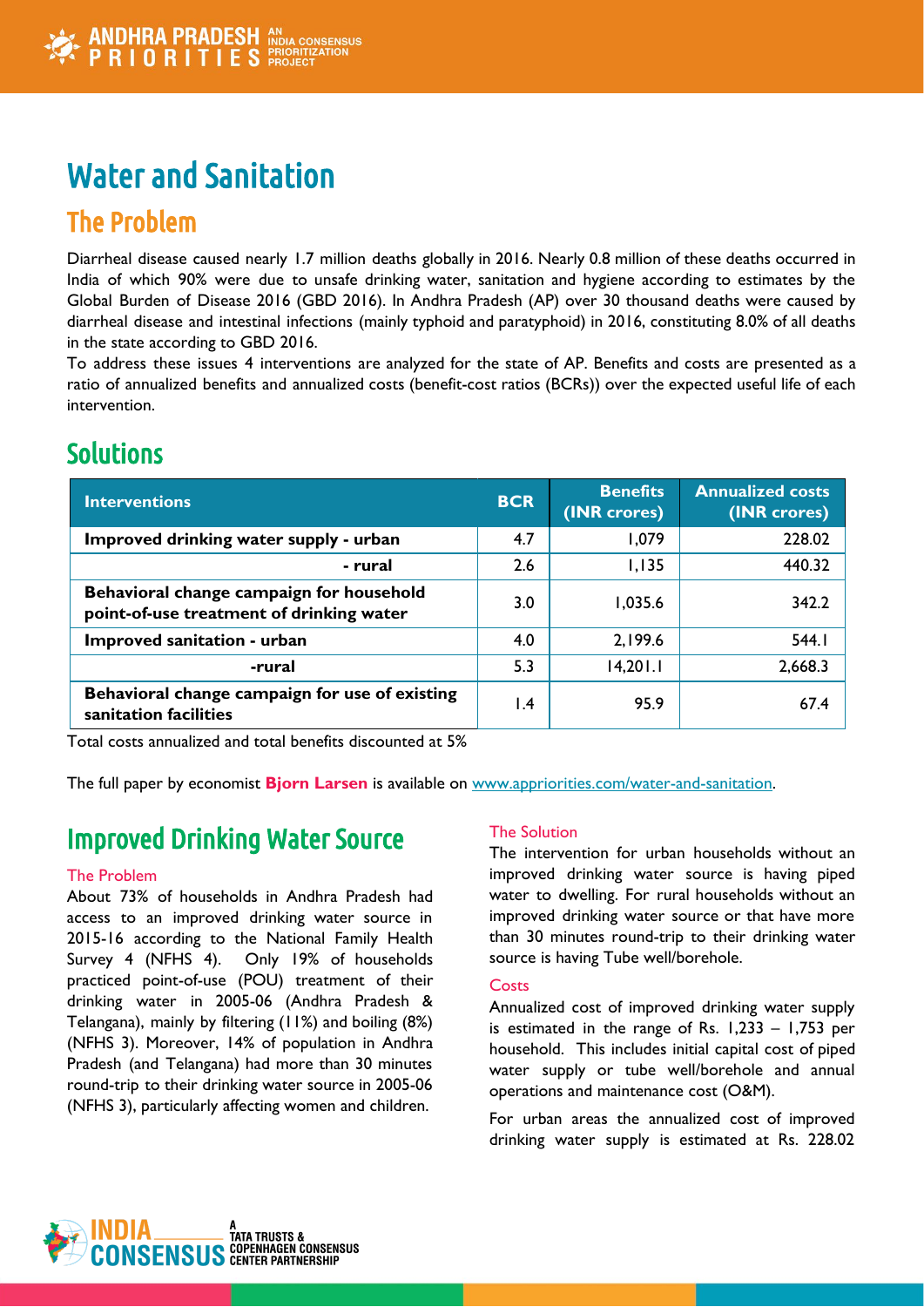crores per year and for rural areas annualized cost is estimated at Rs. 440.32 crores per year.

#### **Benefits**

The intervention would benefit about 4.7 million households. The largest benefits are avoided mortality and productivity benefits in terms of time savings from water source closer to dwelling.

For urban intervention annualized benefits are estimated at Rs. 1,079 crores per year and for rural area annualized benefits are estimated at Rs. 1,135 crores per year.

#### Coverage of water interventions



**EXAMPLE PRADESH** WELL CONSERVED BY PRIORITIES PROGRESSED

# Household point of use treatment of drinking water

#### The Problem

Only 19% of households in Andhra Pradesh (and Telangana) practiced appropriate methods of point-of-use (POU) treatment of drinking water a decade ago, compared to over 20% nationwide in India according to the NFHS 3 (2005-06). The main appropriate methods in Andhra Pradesh were the use of a water filter (11%) and boiling (8%). POU treatment by appropriate methods is likely to have increased somewhat, postulated at 23% currently.

#### The Solution

Given the low rate of POU treatment by appropriate methods, and that water filter was the most common method in Andhra Pradesh, the intervention is a behavioral change campaign (BCC) that promotes household POU treatment of drinking water with water filter.

#### **Costs**

The main costs of POU treatment of drinking water is the water filter (Rs. 2,000), parts replacement (Rs. 500 per year), and cost of time spent on filtering water (Rs. 434 per year).

This intervention targets 1.4-2.8 million households and the cost for them to start POU treatment by filtering of drinking water has been factored. Additionally, cost of BCC program promoting POU treatment of drinking water is undertaken once over the assumed 5 years of useful life of the water filter. Total annualized cost of this intervention is Rs. 342.2 crores.

#### **Benefits**

It is estimated that about 1,200-2,400 deaths and 2.6-5.1 million cases of diarrheal illness will be averted per year. Total value of the health and productivity benefits of the intervention is estimated at Rs. 1,035.6 crores per year.

# Improved Sanitation

#### The Problem

About 61% of households in AP had a sanitary toilet facility in 2015 according to the Swachhta Status Report 2016 (MSPI/GOI, 2017). The same report also reveals that 2.2% of persons with a sanitary toilet facility continued to practice open defecation (OD). Additionally, 39% of households had no sanitation facility and practiced OD in 2015. 54% of households had access to an improved non-shared sanitation facility in 2015-16 according to the NFHS 4. Thus about 7% of households shared a sanitation facility with other households in 2015.

The government has been/is undertaking a substantial drive for household sanitation and eradication of open defecation (OD) with an incentive up to Rs 12,000 to eligible households.

#### The Solution

The most common household sanitation facility in Andhra Pradesh is a flush/pour-flush toilet in both